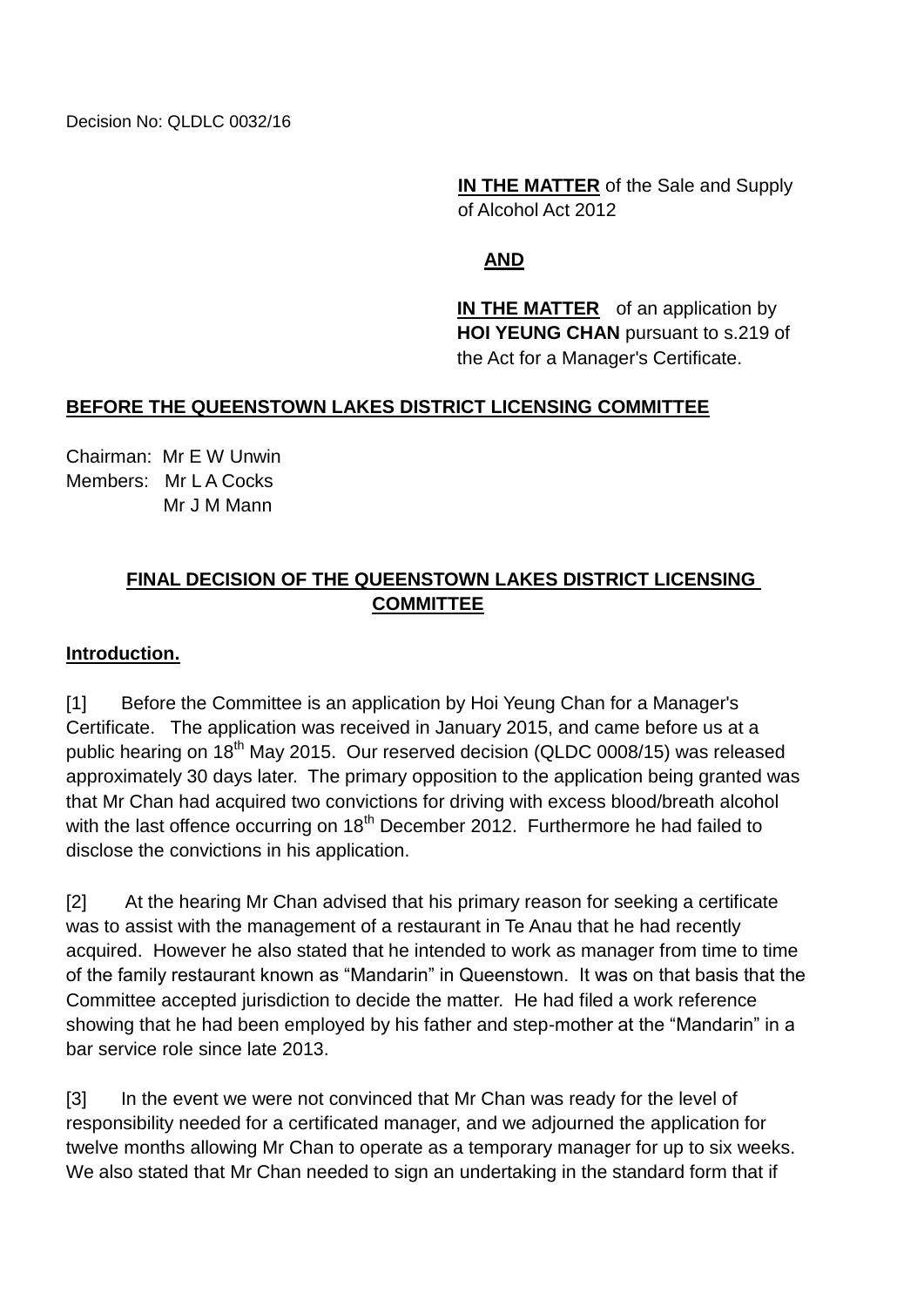and when he was granted a certificate, it would only be used at the two nominated restaurants in which he had an interest. We indicated that if subsequent reports supplied after twelve months were satisfactory, we would grant the application on the papers. If not, we would convene a further public hearing.

## **Developments that have taken place over the past fifteen months.**

[4] After the twelve months had elapsed, the Agency staff ascertained that Mr Chan was now based in Te Anau and did not work at the "Mandarin" restaurant any more. This was confirmed by him in a phone conversation on  $4<sup>th</sup>$  July 2016, and also by a phone call from Mr Chan's step-mother. Mr Chan was booked for a licensing interview in July and asked to bring a reference concerning his employment at the new restaurant in Te Anau. Mr Chan attended but failed the interview and forgot to bring any reference. He passed a second test a week later but again forgot to bring any reference. However Mr Chan did confirm that he was working for "China City" restaurant in Te Anau and that his licence was currently with the Southland District Council.

[5] It was discovered that on  $10^{th}$  February 2015, Mr Chan had made an application for a new on-licence for the "China City" restaurant in Te Anau in the name of a company called 'Chan Farther and Son Limited'. Mr Chan is the sole director and shareholder of this company. The application was largely incomplete and several documents were missing or lacking in adequacy. In the application Mr Chan was identified as holding a manager's certificate.

[6] We have read the decision of the Southland District Licensing Committee dated  $22<sup>nd</sup>$  December 2015. The decision deals in part with the frustrations inherent in obtaining information from Mr Chan, problems with building compliance, allegations of illegal trading at the restaurant, Mr Chan's failure to disclose the convictions referred to above, and above all, his failure to attend the hearing in person or be represented, and the lack of any excuse or apology. In its decision LIQ – 2015/16 the Committee declined the application but invited Mr Chan to re-apply provided his application was thorough and complete, and he was serious about his intentions. The evidence indicates that a second application may be lodged in the future.

# **The Committee's Final Decision and Reasons.**

[7] The Act provides in s.219(2) that if an applicant for a Manager's Certificate intends to manage a particular licensed premises, then the application must be filed with the licensing committee with which the application for the licence was filed. Mr Chan has taken himself out of our jurisdiction, and therefore his application must clearly fail. It would be technically possible to send the current file to the Southland District Agency, but given that it has been part heard this could create serious issues for the Committee and the Applicant.